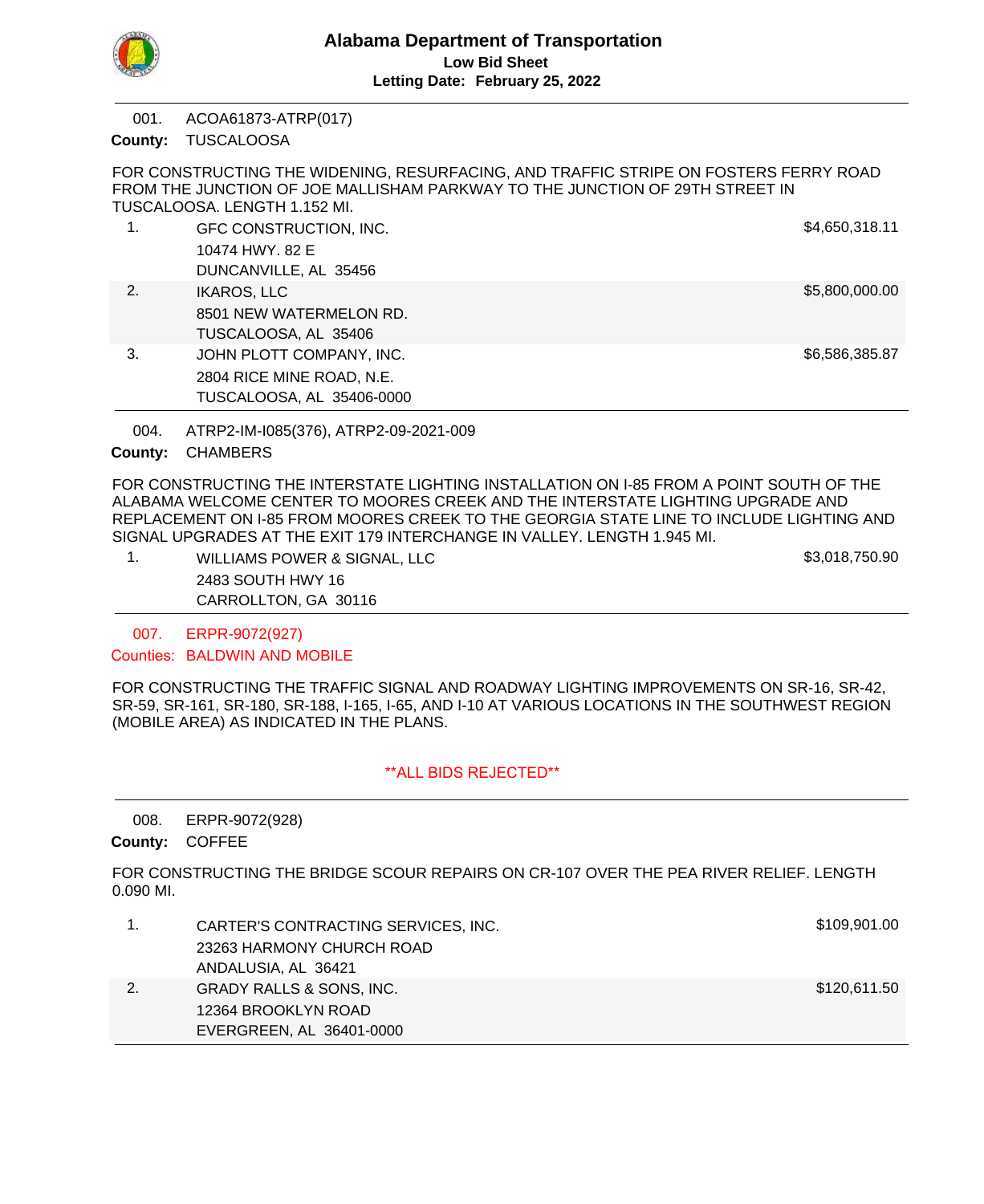#### IM-I085(365) 011.

## **Counties: MACON AND MONTGOMERY**

FOR CONSTRUCTING THE BRIDGE WIDENING ON I-85 (NORTHBOUND AND SOUTHBOUND ROADWAYS) OVER LINE CREEK AND RELIEF BRIDGES. LENGTH 1.098 MI.

| MCINNIS CONSTRUCTION, LLC | \$27,966,971.11 |
|---------------------------|-----------------|
| 203 INVESTMENT LANE       |                 |
| SUMMERDALE, AL 36580-9998 |                 |

IM-I085(372) 012.

### County: MACON

FOR CONSTRUCTING THE PAVEMENT PRESERVATION (PLANING, RESURFACING, AND TRAFFIC STRIPE) ON I-85 FROM 1.500 MILES NORTH OF THE CR-36 OVERPASS TO THE LEE COUNTY LINE. LENGTH 11.499 MI.

| 1.               | EAST ALABAMA PAVING COMPANY, INC.    | \$19,568,672.27 |
|------------------|--------------------------------------|-----------------|
|                  | 11 OLD COLUMBUS ROAD                 |                 |
|                  | OPELIKA, AL 36804                    |                 |
| $\overline{2}$ . | MIDSOUTH PAVING, INC.                | \$20,561,454.42 |
|                  | 500 RIVERHILLS PARK, SUITE 590       |                 |
|                  | BIRMINGHAM, AL 35242                 |                 |
| 3.               | WIREGRASS CONSTRUCTION COMPANY, INC. | \$20,869,769.00 |
|                  | 1830 HARTFORD HIGHWAY                |                 |
|                  | DOTHAN, AL 36301                     |                 |

#### IM-I085(374) 013.

## County: LEE

FOR CONSTRUCTING MICRO-MILLING, RESURFACING, AND TRAFFIC STRIPE ON I-85 FROM 0.400 MILE SOUTH OF THE SR-147 INTERCHANGE (EXIT 51) TO 0.380 MILE SOUTH OF THE BENT CREEK ROAD INTERCHANGE (EXIT 57) IN AUBURN. LENGTH 5.524 MI.

1. EAST ALABAMA PAVING COMPANY, INC. The same state of the state of the state of the state state state state state state state state state state state state state state state state state state state state state state state 11 OLD COLUMBUS ROAD OPELIKA, AL 36804

NH-0001(620) 016.

County: ETOWAH

FOR CONSTRUCTING THE MICRO-MILLING, RESURFACING, AND TRAFFIC STRIPE ON SR-1 (US-431) FROM THE JUNCTION OF SR-74 (US-278) TO THE SOUTH END OF THE COOSA RIVER BRIDGE IN GADSDEN. LENGTH 1.720 MI.

|    | VULCAN MATERIALS ASPHALT AND CONSTRUCTION, LLC<br>401 GREEN VALLEY ROAD<br>GLENCOE, AL 35905 | \$1,698,004.25 |
|----|----------------------------------------------------------------------------------------------|----------------|
| 2. | WHITAKER CONTRACTING CORPORATION<br>692 CONVICT CAMP ROAD<br>GUNTERSVILLE, AL 35976-0000     | \$1,988,557.77 |
| 3. | WIREGRASS CONSTRUCTION COMPANY, INC.<br>1830 HARTFORD HIGHWAY<br>DOTHAN, AL 36301            | \$2,105,674.62 |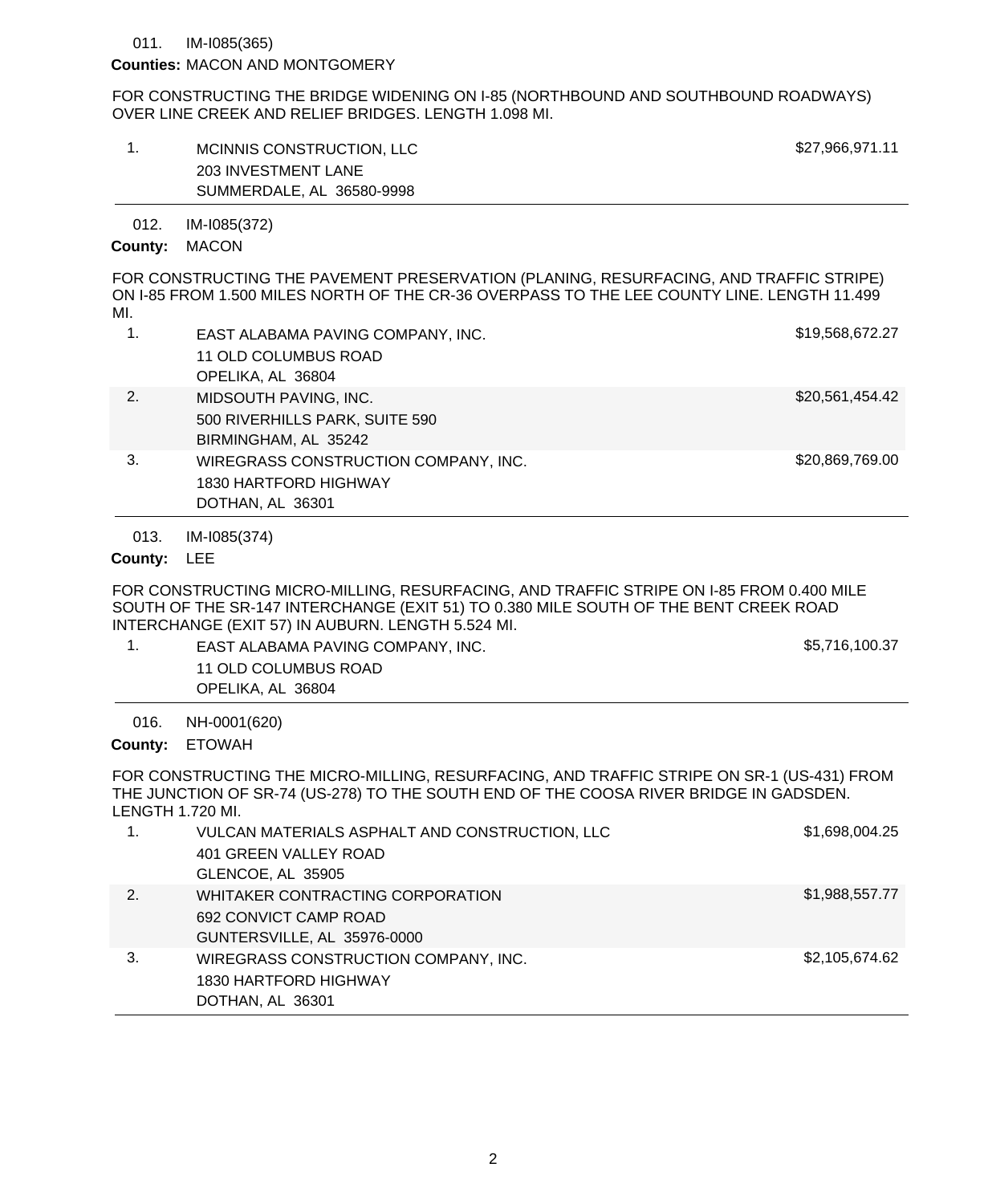#### NH-0002(597) 018.

# County: JACKSON

FOR CONSTRUCTING THE MICRO-MILLING, RESURFACING, AND TRAFFIC STRIPE ON SR-2 (US-72) FROM THE JUNCTION OF CR-113 (MP 145.640) IN HOLLYWOOD TO THE JUNCTION OF CR-42 IN FACKLER (MP 149.080). LENGTH 3.439 MI.

| 1. | WHITAKER CONTRACTING CORPORATION     | \$2,670,255.77 |
|----|--------------------------------------|----------------|
|    | 692 CONVICT CAMP ROAD                |                |
|    | GUNTERSVILLE, AL 35976-0000          |                |
| 2. | ROGERS GROUP, INC.                   | \$2,831,975.70 |
|    | 421 GREAT CIRCLE ROAD                |                |
|    | NASHVILLE, TN 37228-0000             |                |
| 3. | WIREGRASS CONSTRUCTION COMPANY, INC. | \$2,899,667.68 |
|    | 1830 HARTFORD HIGHWAY                |                |
|    | DOTHAN, AL 36301                     |                |

NH-0008(604) 020.

County: MACON

FOR CONSTRUCTING THE MICRO-MILLING, RESURFACING, AND TRAFFIC STRIPE ON SR-8 (US-80) FROM 0.330 MILE EAST OF THE JUNCTION OF SR-15 (US-29) TO THE LEE COUNTY LINE. LENGTH 8.649 MI.

| 024.<br>County: | NH-HSIP-0013(627)<br><b>MARENGO</b>                                             |                |
|-----------------|---------------------------------------------------------------------------------|----------------|
| 2.              | MIDSOUTH PAVING, INC.<br>500 RIVERHILLS PARK, SUITE 590<br>BIRMINGHAM, AL 35242 | \$2,227,669.45 |
|                 | EAST ALABAMA PAVING COMPANY, INC.<br>11 OLD COLUMBUS ROAD<br>OPELIKA, AL 36804  | \$1,932,374.62 |

FOR CONSTRUCTING THE SAFETY WIDENING, MICRO-MILLING, RESURFACING (SCRUB SEAL), AND TRAFFIC STRIPE ON SR-13 (US-43) FROM 0.800 MILE NORTH OF THE JUNCTION OF CR-47 (MP 111.506) TO THE JUNCTION OF SR-69 IN LINDEN. LENGTH 6.654 MI.

|    | S. T. BUNN CONSTRUCTION COMPANY, INC.<br>611 HELEN KELLER BOULEVARD<br>TUSCALOOSA, AL 35404 | \$1,908,148.25 |
|----|---------------------------------------------------------------------------------------------|----------------|
| 2. | H. O. WEAVER & SONS, INC.<br>7450 HOWELLS FERRY ROAD<br>MOBILE, AL 36618                    | \$2,156,073.16 |
| 3. | MOBILE ASPHALT COMPANY, LLC<br>3151 HAMILTON BOULEVARD<br>THEODORE, AL 36582                | \$2,190,228.20 |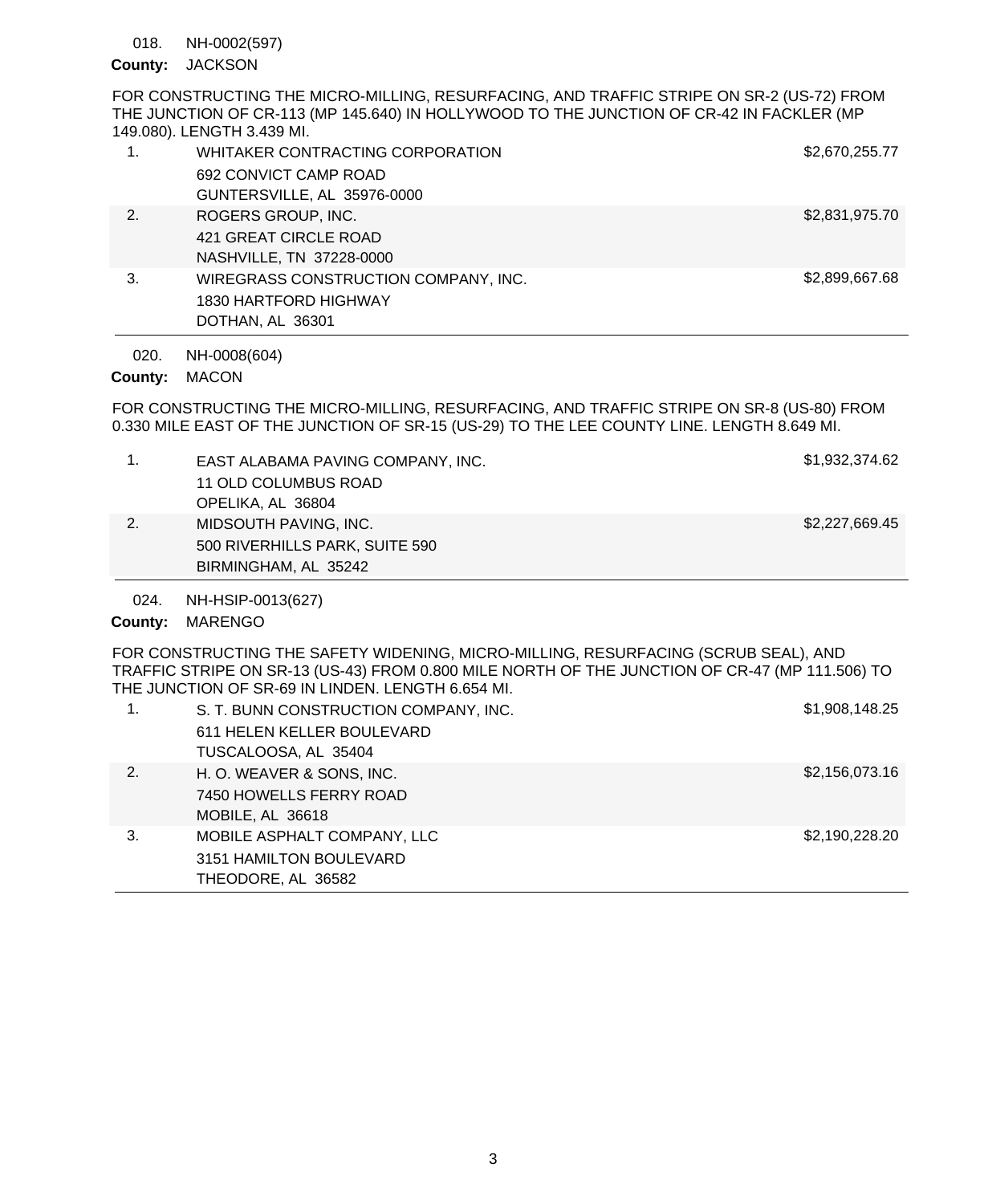### RP-HSIP-0025(554) 027.

## County: CHEROKEE

FOR CONSTRUCTING THE INTERSECTION IMPROVEMENTS ON SR-25 (US-411) AT WALMART TO INCLUDE LEFT TURN LANE IMPROVEMENTS IN CENTRE. LENGTH 0.246 MI.

|    | CARCEL & G. CONSTRUCTION, LLC<br>31 COUNTY ROAD 240<br>HANCEVILLE, AL 35077                  | \$1,226,725.57 |
|----|----------------------------------------------------------------------------------------------|----------------|
| 2. | VULCAN MATERIALS ASPHALT AND CONSTRUCTION, LLC<br>401 GREEN VALLEY ROAD<br>GLENCOE, AL 35905 | \$1,435,639.56 |
| 3. | WIREGRASS CONSTRUCTION COMPANY, INC.<br>1830 HARTFORD HIGHWAY<br>DOTHAN, AL 36301            | \$1,546,835.42 |
|    |                                                                                              |                |

RP-STPAA-0051(520) 030.

### County: LEE

FOR CONSTRUCTING THE PLANING, WIDENING, RESURFACING, AND TRAFFIC STRIPE ON SR-51 FROM 0.700 MILE SOUTH OF THE JUNCTION OF SR-169 TO THE JUNCTION OF THE NORTHBOUND ON RAMP OF I-85 IN OPELIKA. LENGTH 1.208 MI.

1. EAST ALABAMA PAVING COMPANY, INC. The state of the state of the state of the state state state state state state state state state state state state state state state state state state state state state state state stat 11 OLD COLUMBUS ROAD OPELIKA, AL 36804

RP-STPAA-HSIP-0040(503) 031.

County: JACKSON

FOR CONSTRUCTING THE MICRO-MILLING, RESURFACING (HIGH FRICTION SURFACE TREATMENT), AND TRAFFIC STRIPE ON SR-40 FROM THE JUNCTION OF SR-35 TO THE JUNCTION OF SR-71 NORTHEAST OF DUTTON. LENGTH 6.940 MI.

|    | WHITAKER CONTRACTING CORPORATION     | \$2,927,877.55 |
|----|--------------------------------------|----------------|
|    | 692 CONVICT CAMP ROAD                |                |
|    | GUNTERSVILLE, AL 35976-0000          |                |
| 2. | WIREGRASS CONSTRUCTION COMPANY, INC. | \$3,454,235.46 |
|    | 1830 HARTFORD HIGHWAY                |                |
|    | DOTHAN, AL 36301                     |                |

STPAA-0006(585) 034.

County: BARBOUR

FOR CONSTRUCTING THE MICRO-MILLING, RESURFACING, AND TRAFFIC STRIPE ON SR-6 (US-82) FROM THE JUNCTION OF POPLAR SPRINGS ROAD TO THE JUNCTION OF SR-1 (US-431) IN EUFAULA. LENGTH 11.527 MI.

| 1830 HARTFORD HIGHWAY<br>DOTHAN, AL 36301 |                |
|-------------------------------------------|----------------|
| WIREGRASS CONSTRUCTION COMPANY, INC.      | \$3,620,256.32 |
| BIRMINGHAM, AL 35242                      |                |
| 500 RIVERHILLS PARK, SUITE 590            |                |
| MIDSOUTH PAVING, INC.                     | \$3,097,099.62 |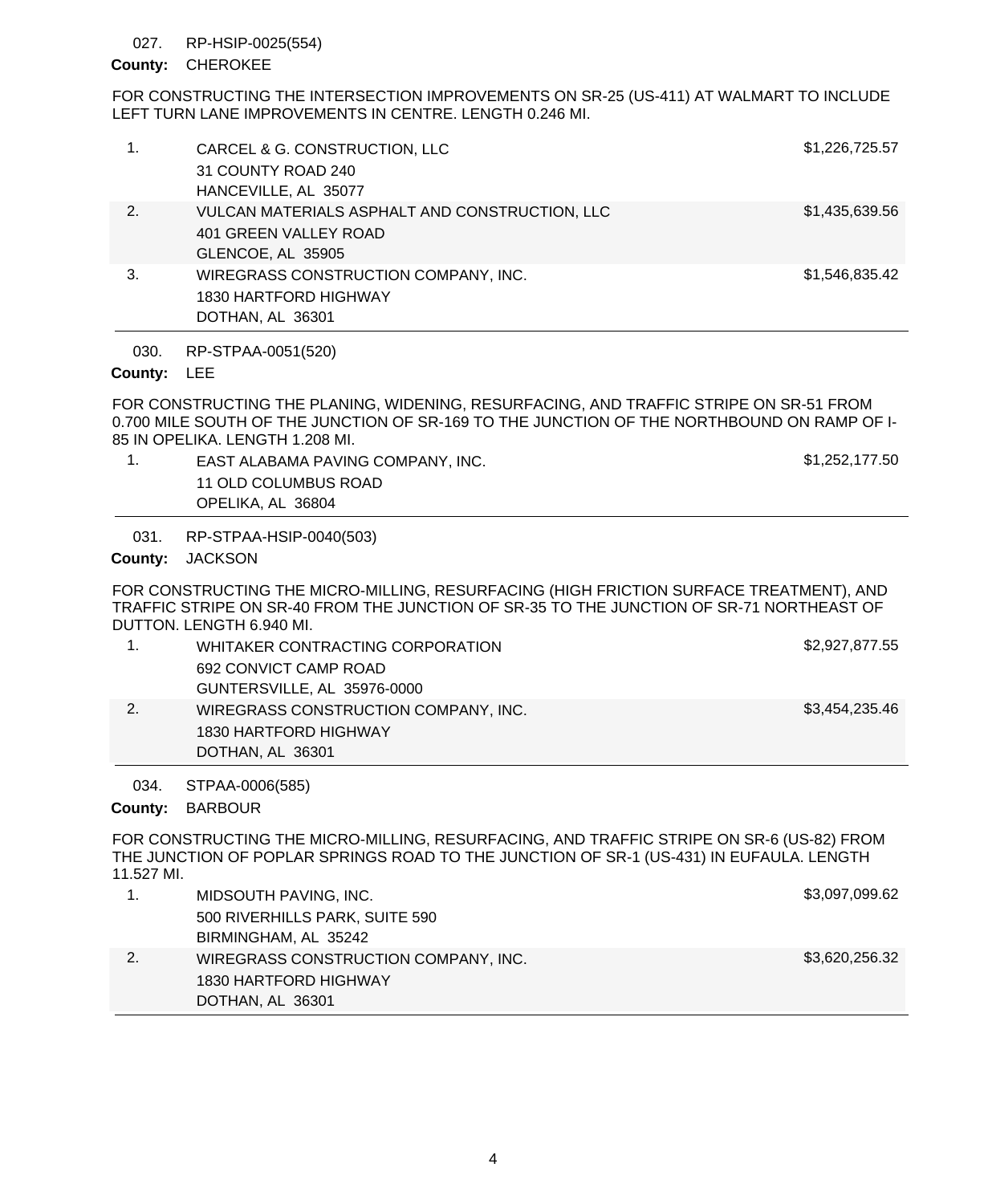### STPAA-0010(556) 035.

## County: MARENGO

FOR CONSTRUCTING THE MICRO-MILLING, RESURFACING (SCRUB SEAL), AND TRAFFIC STRIPE ON SR-10 FROM 0.290 MILE WEST OF THE JUNCTION OF SR-69 TO THE JUNCTION OF 3RD STREET IN SWEET WATER. LENGTH 9.147 MI.

|    | MOBILE ASPHALT COMPANY, LLC           | \$2,548,765.05 |
|----|---------------------------------------|----------------|
|    | 3151 HAMILTON BOULEVARD               |                |
|    | THEODORE, AL 36582                    |                |
| 2. | H. O. WEAVER & SONS, INC.             | \$2,604,868.74 |
|    | 7450 HOWELLS FERRY ROAD               |                |
|    | MOBILE, AL 36618                      |                |
| 3. | S. T. BUNN CONSTRUCTION COMPANY, INC. | \$2,679,272.41 |
|    | 611 HELEN KELLER BOULEVARD            |                |
|    | TUSCALOOSA, AL 35404                  |                |

STPAA-0015(540) 036.

# ESCAMBIA **County:**

FOR CONSTRUCTING THE PLANING, RESURFACING, AND TRAFFIC STRIPE ON SR-15 (US-29) FROM THE JUNCTION OF SR-41 IN EAST BREWTON TO A POINT 0.550 MILE EAST OF THE JUNCTION OF CR-482 (MP 7.310). LENGTH 6.018 MI.

| 1. | H. O. WEAVER & SONS, INC.<br>7450 HOWELLS FERRY ROAD<br>MOBILE, AL 36618          | \$1,579,675.77 |
|----|-----------------------------------------------------------------------------------|----------------|
| 2. | WIREGRASS CONSTRUCTION COMPANY, INC.<br>1830 HARTFORD HIGHWAY<br>DOTHAN, AL 36301 | \$1,674,628.13 |
| 3. | MOBILE ASPHALT COMPANY, LLC<br>3151 HAMILTON BOULEVARD<br>THEODORE, AL 36582      | \$1,755,333.06 |

STPAA-0033(509) 037.

County: LAWRENCE

FOR CONSTRUCTING THE MICRO-MILLING, RESURFACING (SCRUB SEAL), AND TRAFFIC STRIPE ON SR-33 FROM THE JUNCTION OF SR-36 IN WREN TO THE JUNCTION OF MAIN STREET IN MOULTON. LENGTH 2.667 MI.

|    | WIREGRASS CONSTRUCTION COMPANY, INC.<br>1830 HARTFORD HIGHWAY<br>DOTHAN, AL 36301 | \$985,000.00   |
|----|-----------------------------------------------------------------------------------|----------------|
| 2. | ROGERS GROUP, INC.<br>421 GREAT CIRCLE ROAD<br>NASHVILLE, TN 37228-0000           | \$1,022,640.00 |
| 3. | MIDSOUTH PAVING, INC.<br>500 RIVERHILLS PARK, SUITE 590<br>BIRMINGHAM, AL 35242   | \$1,123,763.31 |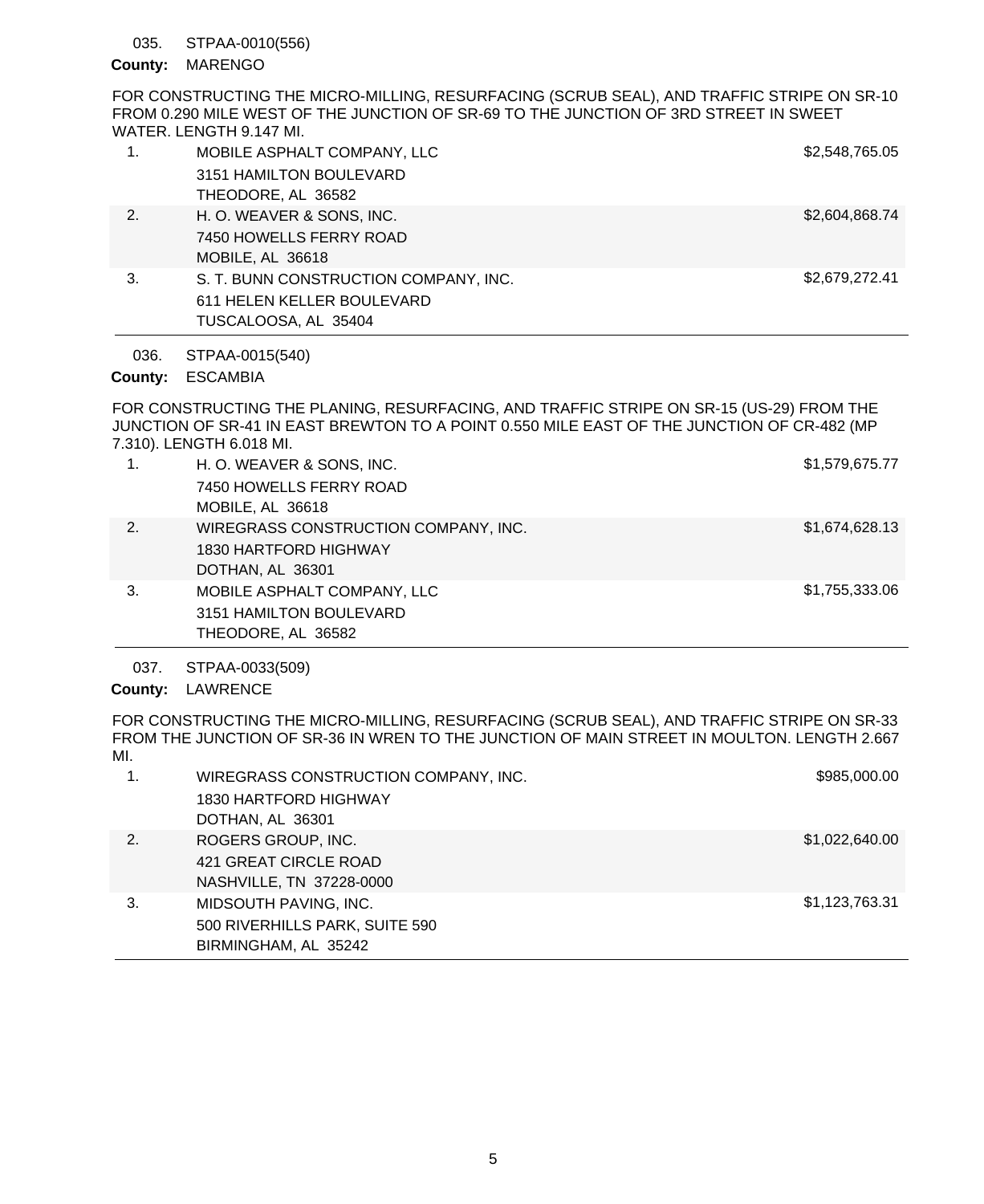STPAA-0051(518), STPAA-0010(557) 038.

BIRMINGHAM, AL 35242

# County: BARBOUR

FOR CONSTRUCTING THE MICRO-MILLING, RESURFACING, AND TRAFFIC STRIPE ON SR-51 FROM THE DALE COUNTY LINE TO 0.040 MILE SOUTH OF THE JUNCTION OF BULL ROAD IN CLIO (SITE 1) AND ON SR-10 FROM 0.478 MILE WEST OF THE INTERSECTION OF SR-51 TO 0.421 MILE EAST OF THE INTERSECTION OF SR-51 IN CLIO (SITE 2). LENGTH 10.184 MI.

| WIREGRASS CONSTRUCTION COMPANY, INC. | \$2,880,835.61 |
|--------------------------------------|----------------|
| 1830 HARTFORD HIGHWAY                |                |
| DOTHAN, AL 36301                     |                |
| MIDSOUTH PAVING, INC.                | \$2,989,733.69 |
| 500 RIVERHILLS PARK, SUITE 590       |                |

STPAA-0055(518) 039.

County: BUTLER

FOR CONSTRUCTING THE PLANING, RESURFACING, GUARDRAIL INSTALLATION, AND TRAFFIC STRIPE ON SR-55 FROM THE CONECUH COUNTY LINE TO A POINT SOUTH OF THE PERSIMMON CREEK BRIDGE (MP 52.755). LENGTH 4.450 MI.

- 1. MIDSOUTH PAVING, INC. **\$2,204,639.60** 500 RIVERHILLS PARK, SUITE 590 BIRMINGHAM, AL 35242 2. WIREGRASS CONSTRUCTION COMPANY, INC. \$2,533,439.45
- 1830 HARTFORD HIGHWAY DOTHAN, AL 36301

STPAA-0075(542) 040.

## County: DEKALB

FOR CONSTRUCTING THE MICRO-MILLING, RESURFACING, AND TRAFFIC STRIPE ON SR-75 FROM THE JUNCTION OF DENHAM CREEK DRIVE (MP 80.530) IN FYFFE TO THE INTERSECTION OF BROADWAY STREET SOUTHEAST IN RAINSVILLE. LENGTH 4.290 MI.

| 1. | WHITAKER CONTRACTING CORPORATION     | \$3,518,177.57 |
|----|--------------------------------------|----------------|
|    | 692 CONVICT CAMP ROAD                |                |
|    | GUNTERSVILLE, AL 35976-0000          |                |
| 2. | WIREGRASS CONSTRUCTION COMPANY, INC. | \$3,894,788.83 |
|    | 1830 HARTFORD HIGHWAY                |                |
|    | DOTHAN, AL 36301                     |                |

STPAA-0241(505) 042.

County: FRANKLIN

FOR CONSTRUCTING THE MICRO-MILLING, RESURFACING, AND TRAFFIC STRIPE ON SR-241 FROM THE MARION COUNTY LINE TO THE JUNCTION OF SR-237 SOUTHWEST OF PHIL CAMPBELL. LENGTH 1.001 MI.

| MIDSOUTH PAVING, INC.          | \$338,393.97 |
|--------------------------------|--------------|
| 500 RIVERHILLS PARK, SUITE 590 |              |
| BIRMINGHAM, AL 35242           |              |
| ROGERS GROUP, INC.             | \$408,888.88 |
| 421 GREAT CIRCLE ROAD          |              |
| NASHVILLE, TN 37228-0000       |              |
|                                |              |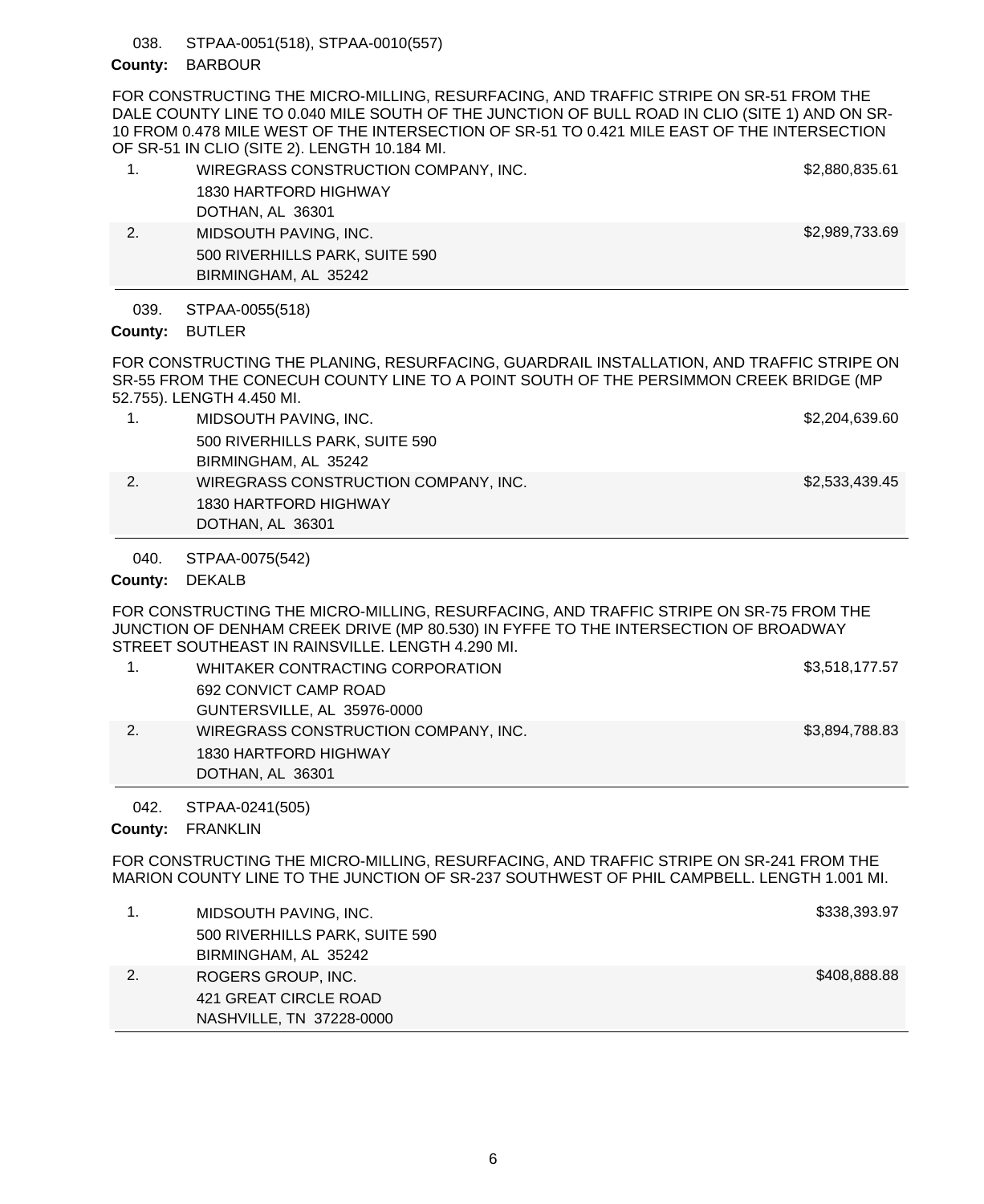### STPAA-2321(250) 043.

## County: DALE

FOR CONSTRUCTING THE PLANING, RESURFACING, GUARDRAIL INSTALLATION, AND TRAFFIC STRIPE ON CR-36 FROM THE JUNCTION OF SR-105 IN OZARK TO THE JUNCTION OF SR-27. LENGTH 9.028 MI.

|    | WIREGRASS CONSTRUCTION COMPANY, INC.<br>1830 HARTFORD HIGHWAY<br>DOTHAN, AL 36301 | \$1,898,448.38 |
|----|-----------------------------------------------------------------------------------|----------------|
| 2. | MIDSOUTH PAVING, INC.<br>500 RIVERHILLS PARK, SUITE 590<br>BIRMINGHAM, AL 35242   | \$2,351,632.05 |

STPAA-NR13(945) 050.

MADISON **County:**

FOR CONSTRUCTING THE SAFETY IMPROVEMENTS (CURB RAMP INSTALLATIONS) ON SR-1, SR-2, SR-53, AND I-565 AT VARIOUS LOCATIONS IN MADISON COUNTY AS INDICATED IN THE PLANS.

| <b>BULLS CONSTRUCTION GROUP, LLC</b> | \$1,077,330.50 |
|--------------------------------------|----------------|
| 1075 GRAND OAKS DR.                  |                |
| BESSEMER, AL 35022                   |                |
| MIDSOUTH PAVING, INC.                | \$1,147,134.85 |
| 500 RIVERHILLS PARK, SUITE 590       |                |
| BIRMINGHAM, AL 35242                 |                |
|                                      |                |

STPNU-0079(521), NH-0053(594) 053.

# County: BLOUNT

FOR CONSTRUCTING THE MICRO-MILLING, RESURFACING, AND TRAFFIC STRIPE ON SR-79 FROM THE JUNCTION OF SR-53 (US-231) NORTHEAST OF CLEVELAND TO THE INTERSECTION OF SR-74 (US-278) IN BROOKSVILLE (SITE 1) AND ON SR-53 (US-231) FROM THE JUNCTION OF SR-79 IN CLEVELAND TO A POINT NORTH OF THE JUNCTION OF FOWLER SPRINGS ROAD (MP 264.457) (SITE 2). LENGTH 12.914 MI.

|    | WHITAKER CONTRACTING CORPORATION     | \$2,817,557.70 |
|----|--------------------------------------|----------------|
|    | 692 CONVICT CAMP ROAD                |                |
|    | GUNTERSVILLE, AL 35976-0000          |                |
| 2. | WIREGRASS CONSTRUCTION COMPANY, INC. | \$3,729,621.35 |
|    | 1830 HARTFORD HIGHWAY                |                |
|    | DOTHAN, AL 36301                     |                |

STPOA-2319(250) 056.

County: DALE

FOR CONSTRUCTING THE PLANING, RESURFACING, AND TRAFFIC STRIPE ON CR-47 FROM THE NORTH CITY OF DOTHAN TO THE JUNCTION OF SR-134 IN PINCKARD. LENGTH 2.836 MI.

|    | MIDSOUTH PAVING, INC.                | \$736,553.30 |
|----|--------------------------------------|--------------|
|    | 500 RIVERHILLS PARK, SUITE 590       |              |
|    | BIRMINGHAM, AL 35242                 |              |
| 2. | WIREGRASS CONSTRUCTION COMPANY, INC. | \$747,575.96 |
|    | 1830 HARTFORD HIGHWAY                |              |
|    | DOTHAN, AL 36301                     |              |